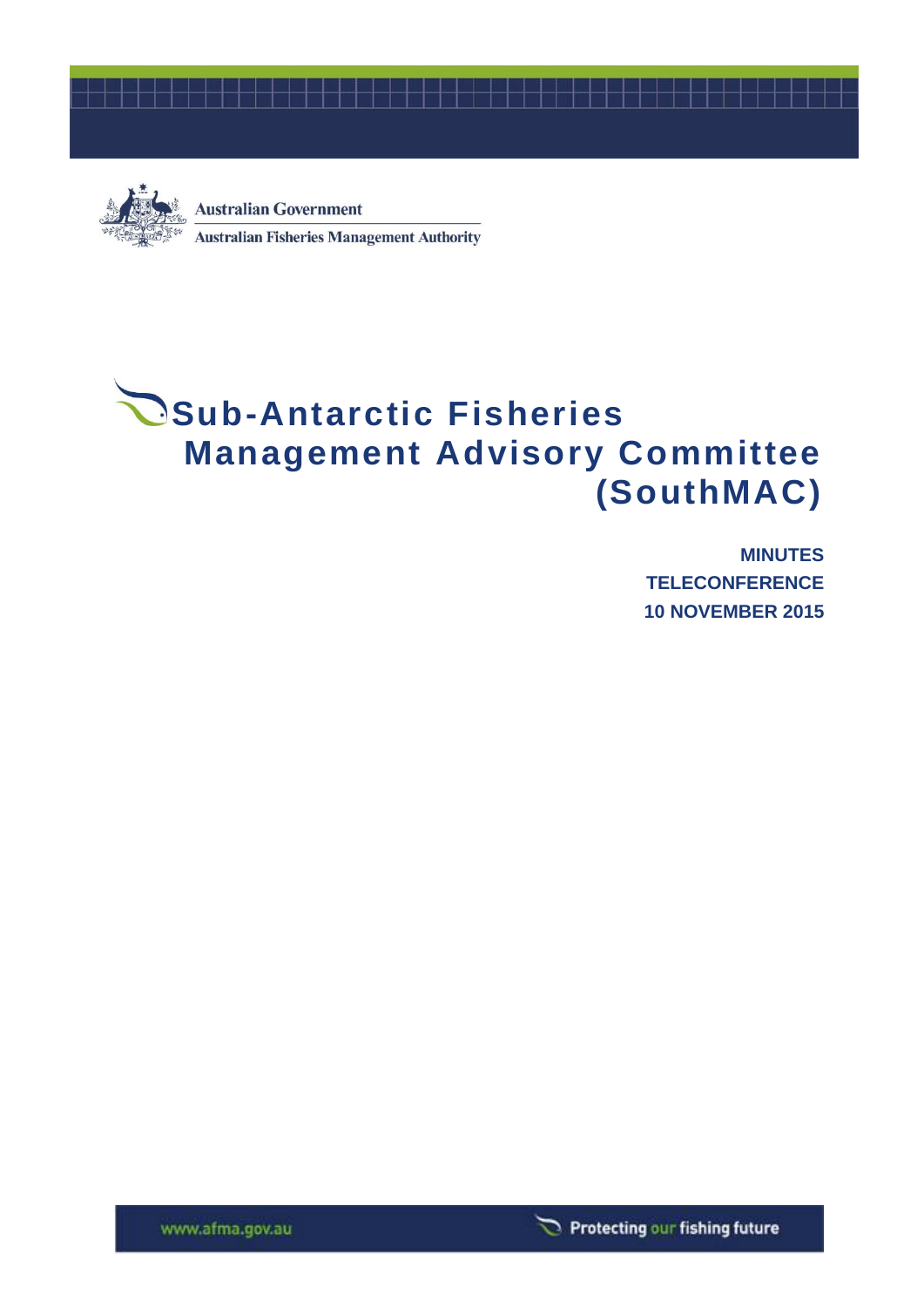#### **SUB-ANTARCTIC FISHERIES MANAGEMENT ADVISORY COMMITTEE (SouthMAC)**

**CHAIR**: Mr Peter Neville **Date:** 10 November 2015 **Venue**: Teleconference

#### **Attendance**

#### **Members**

Mr Peter Neville, Chair Dr Malcolm Haddon, Scientific Member Mr Malcolm McNeill, Industry Member Mr Martin Exel, Industry Member Ms Lihini Weragoda, AAD Member Ms Jo Fisher, AFMA Member Ms Sarah Kirkcaldie (Executive Officer)

#### **Observers**

Mr Les Scott, Industry Mr Rhys Arangio, Industry Mr Trent Timmiss, AFMA Ms Sophie Fisher, AFMA

**Apologies** Mr Jon Bryan, Conservation Member

## **Introduction**

A Sub-Antarctic Fisheries Management Advisory Committee (SouthMAC) teleconference was held on 10 November 2015.

The primary objective of the meeting was to discuss the outcomes of the Commission for the Conservation of Antarctic Marine Living Resources (CCAMLR) and make recommendations on the total allowable catch (TAC) for the two quota species Patagonian toothfish and Mackerel Icefish, as well as catch limits for bycatch species in the Heard Island and McDonald Islands Fishery (HIMIF) for the 2015/16 season which starts on 1 December 2015. Members also discussed the 2016/17 TACs for the quota species.

The meeting met all requirements of Fisheries Management Paper 1, including the rules for dealing with conflicts of interest.

#### **Agenda item 1 - Preliminaries**

The meeting was opened at 2.00pm on 10 November 2015 by the Chair, Mr Peter Neville. Mr Neville welcomed the attendance of members and the observers, Mr Trent Timmiss and Ms Sophie Fisher from AFMA, Mr Les Scott from Australian Longline Pty Ltd and Mr Rhys Arangio from Austral Fisheries Pty Ltd.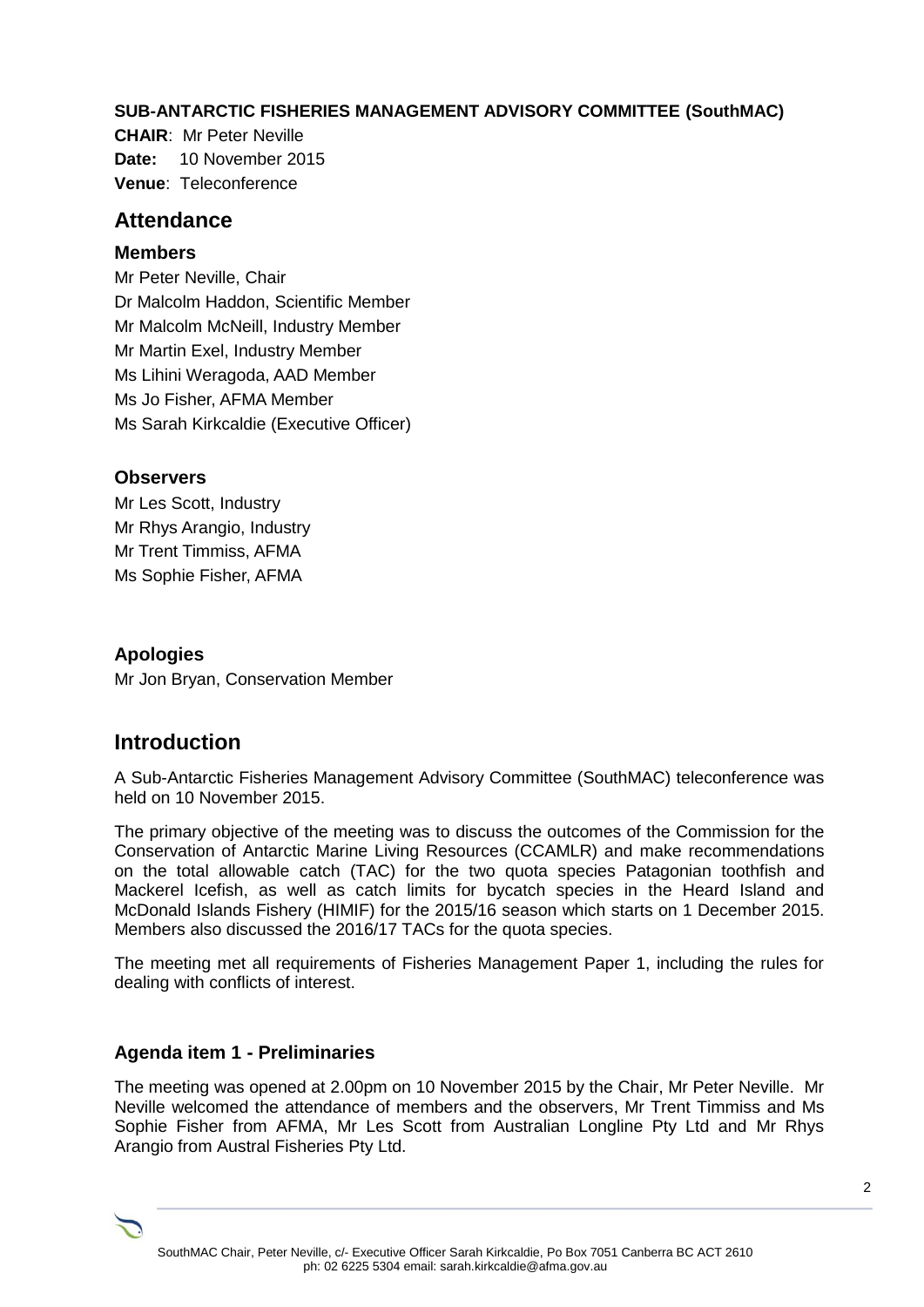#### **1.1 Declaration of interests**

Mr Neville declared that he was the Principal of a fisheries consulting business (P.J.Neville & Associates) but had no pecuniary interest in the sub-Antarctic fisheries.

Dr Haddon advised he is employed by CSIRO and is not undertaking specific research projects in relation to Sub-Antarctic fisheries, although he does provide advice to other researchers in relation to stock assessments, particularly for the Macquarie Island Toothfish Fishery (MITF). Dr Haddon is also a member on the Northern Prawn Fishery Resource Assessment Group and Slope Resource Assessment Group.

Mr Exel advised that he is the General Manager, Environment and Policy, Austral Fisheries P/L. Austral Fisheries P/L owns Statutory Fishing Rights (SFRs) in the Australian sub-Antarctic fisheries and waters under the jurisdiction of Commission for the Conservation of Antarctic Marine Living Resources (CCAMLR). Mr Exel also declared that he is a Director of the Institute of Marine and Antarctic Studies, Member of the Commonwealth Fisheries Association (CFA), member of the South East Trawl Fishing Industry Association (SETFIA), Member of the Great Australian Bight Industry Association, Member of Coral Sea Fishers Association and Chair of the Coalition of Legal Toothfish Operators. He was not aware of any investigation or prosecution action by AFMA against his Company or of any legal action taken by his Company against AFMA.

Mr McNeill advised he is the Chief Executive Officer of Australian Longline P/L which holds various fishing rights in, and operates vessels in the sub-Antarctic fisheries and waters under the jurisdiction of CCAMLR. Mr McNeill was not aware of any investigation or prosecution action by AFMA against his Company or of any legal action taken by his Company against AFMA.

Ms Fisher advised she is employed by AFMA and is currently acting manager for sub-Antarctic fisheries and has no pecuniary interest in the sub-Antarctic fisheries.

Ms Kirkcaldie advised she is employed by AFMA and is the executive officer for Southern Bluefin Tuna Management Advisory Committee, Tropical Tuna Management Advisory Committee and the Sub-Antarctic Resource Assessment Group and has no pecuniary interest in the sub-Antarctic fisheries.

Ms Lihini Weragoda advised that she is an employee of the AAD and her colleagues conduct the HIMI stock assessment. Ms Weragoda attends international meetings related to Antarctic fisheries and no pecuniary interest in Antarctic fisheries and that her salary is not dependent on AAD, industry and other research collaborations.

Mr Timmiss advised he is employed by AFMA and is the Senior Manager for Tuna and International fisheries and has no pecuniary interest in the sub-Antarctic fisheries. He also advised that he is a member of the Southern Bluefin Tuna Management Advisory Committee (SBTMAC) and the Tropical Tuna Management Advisory Committee (TTMAC).

Mr Scott advised that he is the Managing Director of Australian Longline P/L and Managing Director of Petuna Sealord Deepwater Fishing P/L and which holds various fishing rights in, and operates vessels in the Australian Sub-Antarctic fisheries and waters under the jurisdiction of CCAMLR. Mr Scott is also an advisor to Petuna Fisheries. Mr Scott further advised he is a member on SlopeRAG, the Sub-Antarctic demersal longline member on the Threat Abatement Plan, industry representative on the Australian delegation to CCAMLR, director to CFA and Director of SETFIA. Mr Scott was not aware of any investigation or prosecution action by AFMA against his Company or of any legal action by his Company against AFMA.

Mr Arangio advised he is employed by Austral Fisheries who hold SFRs in the Australian sub-Antarctic Fisheries. He is also the Secretary of COLTO, the Coalition of Legal Toothfish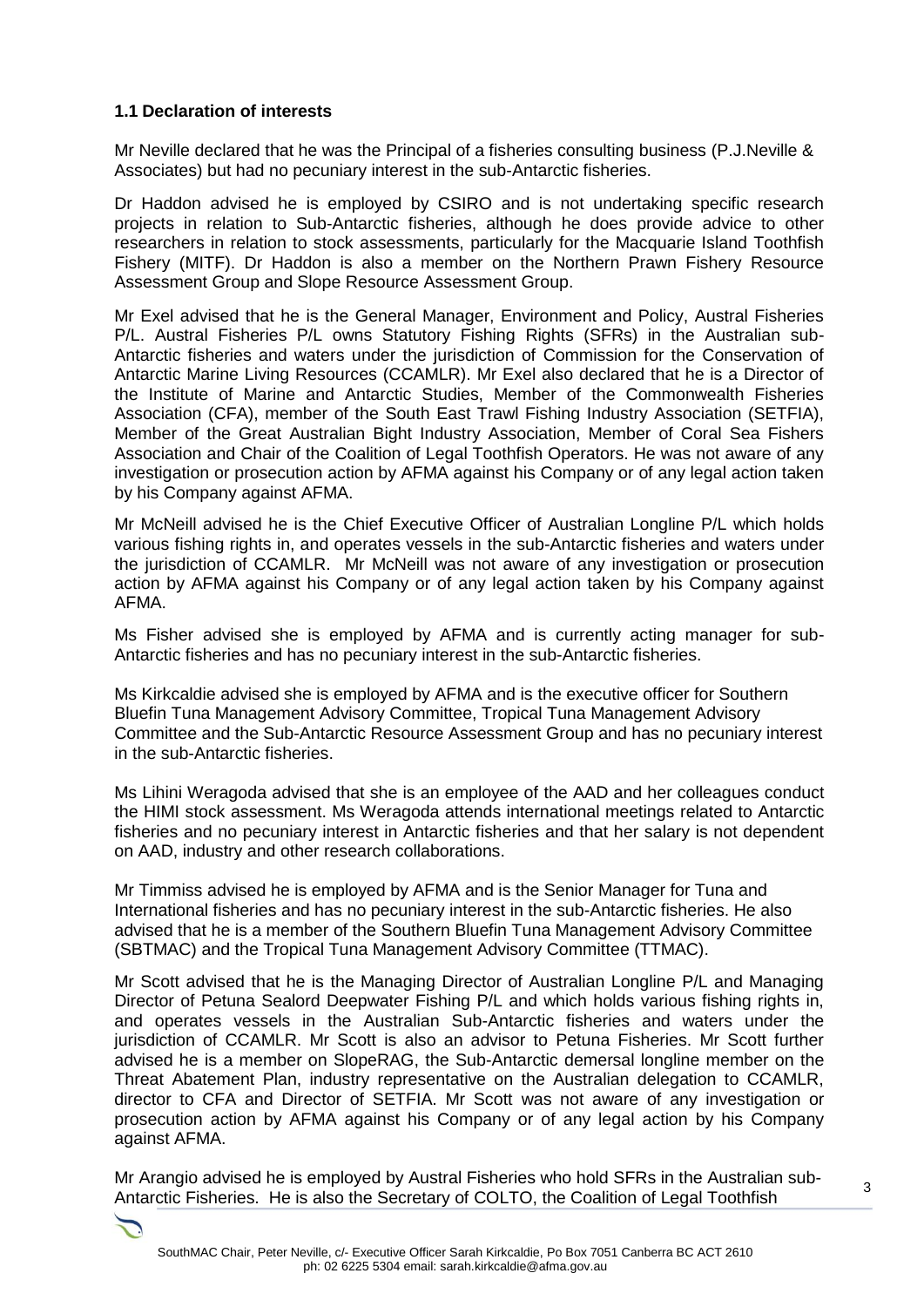Operators. Mr Arangio is not aware of any investigation or prosecution action by AFMA against Austral Fisheries or of any legal action taken by Austral against AFMA. Mr Arangio declared an interest in all agenda items.

#### **1.2 Apologies**

Apologies were received from Mr Jon Bryan.

#### **1.3 Adoption of agenda**

SouthMAC adopted the agenda with the addition of an agenda item requested by industry on the senate enquiry into factory trawlers.

## **CCAMLR**

#### **Agenda item 2 – Outcomes of CCAMLR & revised Conservation measures**

CCAMLR XXXIV was held in Hobart from 19 October to 30 October 2015 and was preceded by meetings of the Working Group on Fish Stock Assessment and CCAMLR's Scientific Committee.

Members noted that the Australian papers presented to WG-FSA and recommendations were endorsed by CCAMLR as presented with one exception. The bycatch limit for macrourids was divided into two morphs and new move-on provisions were recommended. Members noted that the Patagonian Toothfish TAC of 3405 tonnes was endorsed for two years. The Mackerel icefish TAC of 482 tonnes was endorsed for 2015/16. AAD also advised that reverting to a biennial assessment of Patagonian Toothfish for HIMI was agreed to at Commission meeting. The longline season extension paper was also endorsed and the revised season extensions discussed under Agenda Item 4 will be in place for 2 years. Australia's new and exploratory applications were all endorsed (areas 88.1, 88.2, 58.4.1 and 58.4.2). Australia was not allocated any research quota in 88.2 as the current arrangements for research are in place till the 2016/17 season. The AAD member noted that Australia could express its intentions to participate in research in 2016 for the 2017/18 season. Members noted that Australia's proposed research plan as well as the multi member collaborative research for statistical areas 58.4.1 and 58.4.2 were endorsed by CCAMLR.

SouthMAC noted that in addition to a number of other conservation measures, the following relevant conservation measures were revised at the 2015 CCAMLR meeting:

- 10-04 CCAMLR Vessel Monitoring System (now toothfish vessels are required to report hourly to the flag state);
- 21-02 Exploratory fisheries (changed to clarify deadlines for notifications);
- 22-06 Bottom fishing in the Convention Area (to allow Members to be exempt from submitting the preliminary assessment (Annex 22-06/A) if the relevant information had been submitted for a prior fishing season, and the vessel's gear configuration had not changed); and
- 25-02 Minimisation of the incidental mortality of seabirds in the course of longline fishing or longline fishing research in the Convention Area (amended to clarify streamer line requirements).

4 Industry members thanked everyone, particularly AAD, involved in preparing for the meetings. However, an Industry member raised concerns regarding not seeing all papers before they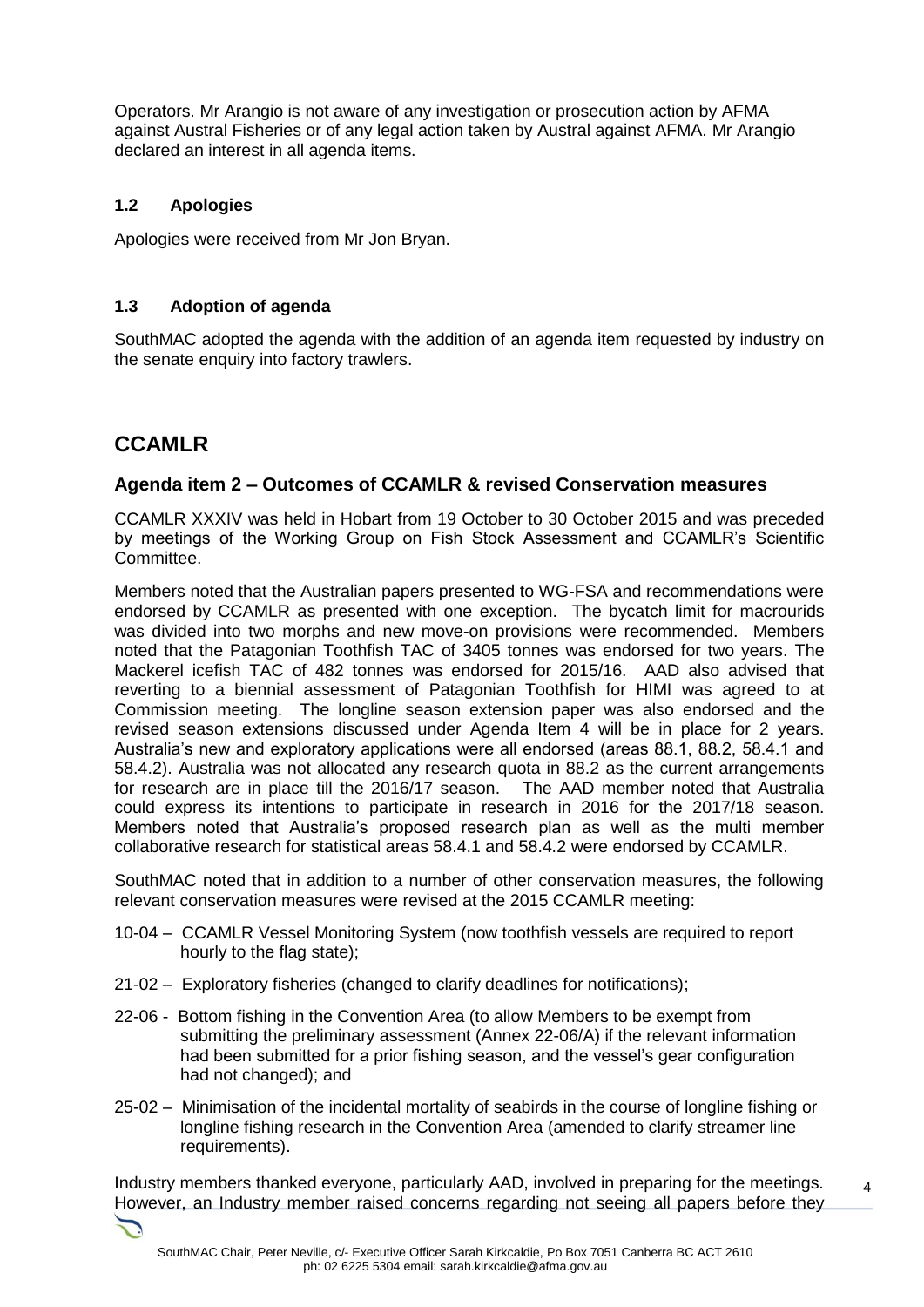are submitted to WG-FSA. Industry members requested that all papers to be submitted to WG-FSA be cleared by SARAG. Members noted that, as agreed at SARAG, the next stock assessment will be completed earlier in the year and that should allow papers to be prepared earlier. AAD member stated that all reasonable efforts were made to make as many papers as possible available before submission to CCAMLR. It was agreed that AAD and AFMA would discuss out-of-session and inform SARAG of future consultative process (**Action arising 1**).

**Action arising 1** – ADD and AFMA to discuss the consultative process for CCAMLR papers in 2016.

### **Heard Island and McDonald Islands Fishery**

#### **Agenda item 3 – Total Allowable Catch (TAC) and bycatch limit recommendations**

Messrs Exel, McNeill, Scott and Arangio declared their interest under agenda items 2-5. Messrs Exel, McNeill, Scott and Arangio left the teleconference and the remaining members discussed whether Industry members and observers could participate in the discussions and recommendations; it was agreed that as their input was essential to most agenda items, they should remain on the teleconference unless a specific conflict of interest was identified, at which point members would be asked to leave the teleconference for the duration of that particular discussion/recommendation.

Members noted that the stock assessments for the two target species in the Fishery: Mackerel Icefish and Patagonian Toothfish were submitted for peer-review and consideration to CCAMLR's Working Group on Fish Stock Assessments, CCAMLR Scientific Committee and the Commission. Australia also submitted papers on the major bycatch species taken at HIMI.

SouthMAC agreed to recommend the following HIMI Fishery TACs and catch limits, as agreed to by CCAMLR, to the AFMA Commission:

#### **Target species:**

| Patagonian Toothfish (Dissostichus eleginoides) | 3405 tonnes for 2015/16; and |  |  |  |  |
|-------------------------------------------------|------------------------------|--|--|--|--|
|                                                 | 3405 tonnes for 2016/17*.    |  |  |  |  |
|                                                 |                              |  |  |  |  |
| Mackerel Icefish (Champsocephalus gunnari)      | 482 tonnes for 2015/16; and  |  |  |  |  |
|                                                 | 357 tonnes for 2016/17*.     |  |  |  |  |
|                                                 |                              |  |  |  |  |
| Bycatch Species for the 2015/16 season only:    |                              |  |  |  |  |
| Macrourus Caml and M. whitsoni                  | 409 tonnes                   |  |  |  |  |
| M. halotrachys and M. carinatus                 | 360 tonnes                   |  |  |  |  |
| Unicorn Icefish (Channichthys rhinoceratus)     | 1 663 tonnes                 |  |  |  |  |
| Skates and Rays ( <i>Bathyraja spp.)</i>        | 120 tonnes                   |  |  |  |  |
| Grey Rockcod (Lepidonotothen squamifrons)       | 80 tonnes                    |  |  |  |  |
| All other species                               | 50 tonnes (for each species) |  |  |  |  |
|                                                 |                              |  |  |  |  |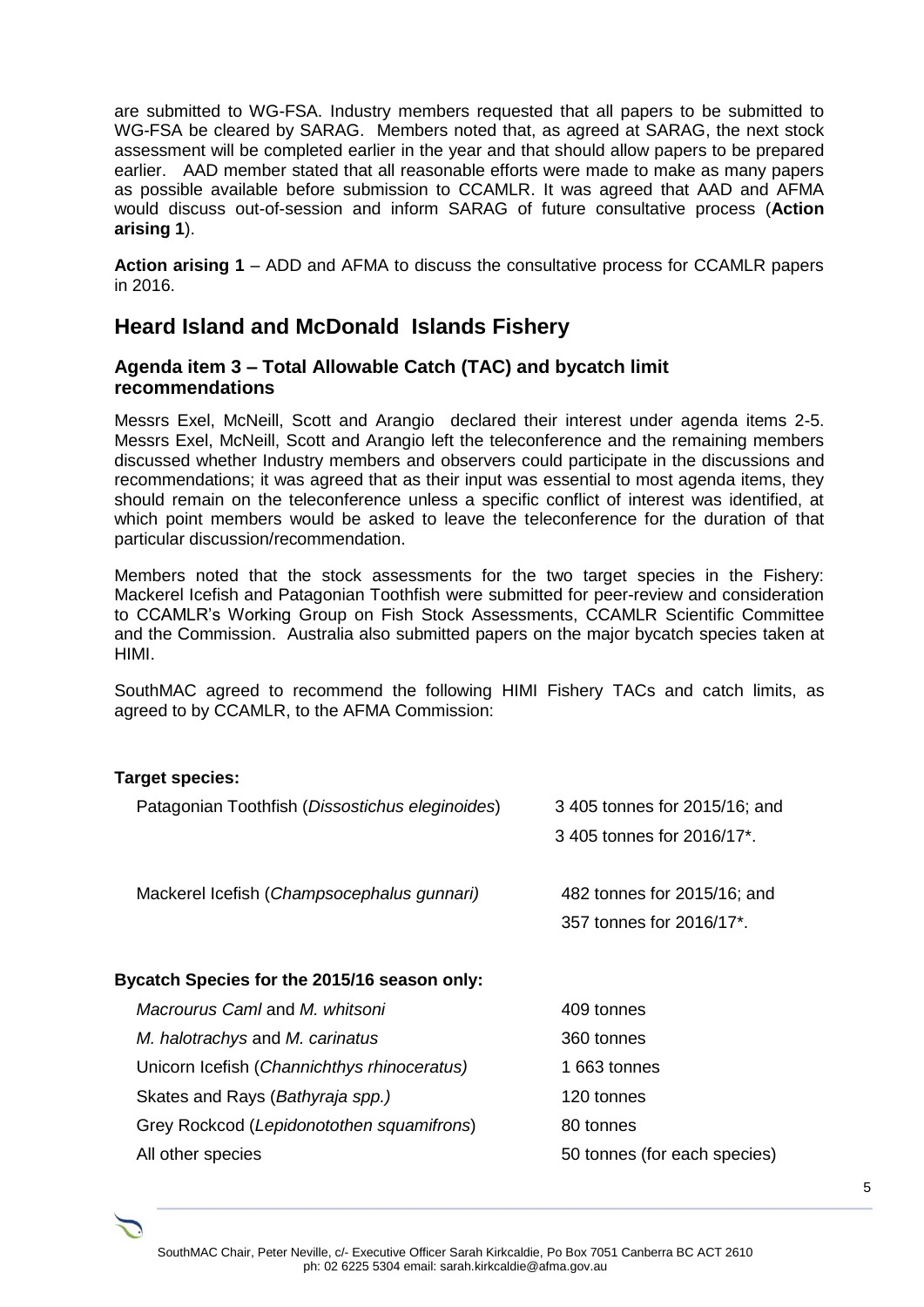SouthMAC also supported the CCAMLR recommendation that if the by-catch in any one haul exceeds the following limits then the fishing vessel shall not fish using that method of fishing at any point within 5 nautical miles of the location where the by-catch limit is exceeded for a period of at least five days:

| Unicorn Icefish                                 | $\geq 5$ tonnes            |
|-------------------------------------------------|----------------------------|
| All <i>Macrourus</i> spp.                       | $\geq$ 3 tonnes (combined) |
| Grey Rockcod, Somniosus spp. or skates and rays | $\geq$ 2 tonnes.           |

\*SouthMAC agreed that unless there is new advice from CCAMLR XXXV (2016), AFMA will make a Determination in November 2016 to implement the 2016/17 Patagonian Toothfish and Mackerel icefish TACs as outlined above.

#### **Agenda item 4 – Longline season extension periods**

Members noted that the longline sector of the HIMI Fishery is managed around a core season, a pre-season extension period and a post-season extension period. Vessel access to the pre- and post-season extension periods is conditional on compliance with CCAMLR Conservation Measure 25-02 in the previous season. SouthMAC noted that, following consideration by SARAG, CCAMLR 2015 endorsed trial extensions of the pre-season and post-season extension periods. The season extension periods for 2015/16 and 2016/17are described at Attachment 2. The AFMA member noted that if more than three birds are caught across the fishery in the periods 1 - 14 November 2014 and 1 – 14 November 2015, industry will not have access to the period 15 - 30 November 2016 and 15 – 30 November 2017. The AAD member noted that all the conditions and requirements are reflected in Conservation measure 41-08 (2015).

Members noted that the long-term goal is to manage the fishery with three fishing periods: pre-season, core season and post-season. This is conditional on the results of trial season extensions, effects of expansion of the fishery and agreement within CCAMLR.

#### **Other**

#### **Agenda item 5 – Other Business**

#### **5.1 Requirement to carry SFR extract on board**

SouthMAC noted that AFMA is proposing to remove the mandatory requirement to carry fishing concessions on board the boat across all Commonwealth fisheries. With the advent of remote access to the internet and other technologies now available to Compliance Officers the production of a hard copy of the extract by an operator is no longer required.

Members noted that at its October 2015 meeting the AFMA Commission agreed to undertake consultation through the MAC on removing the requirement to carry a copy of the SFR extract on board a boat. As this is not a complicated change a full public comment phase is not required.

SouthMAC approved the proposed change to the *Macquarie Island Toothfish Fishery Management Plan 2006 (MIT Plan)* and the *Heard Island and McDonald Islands Fishery*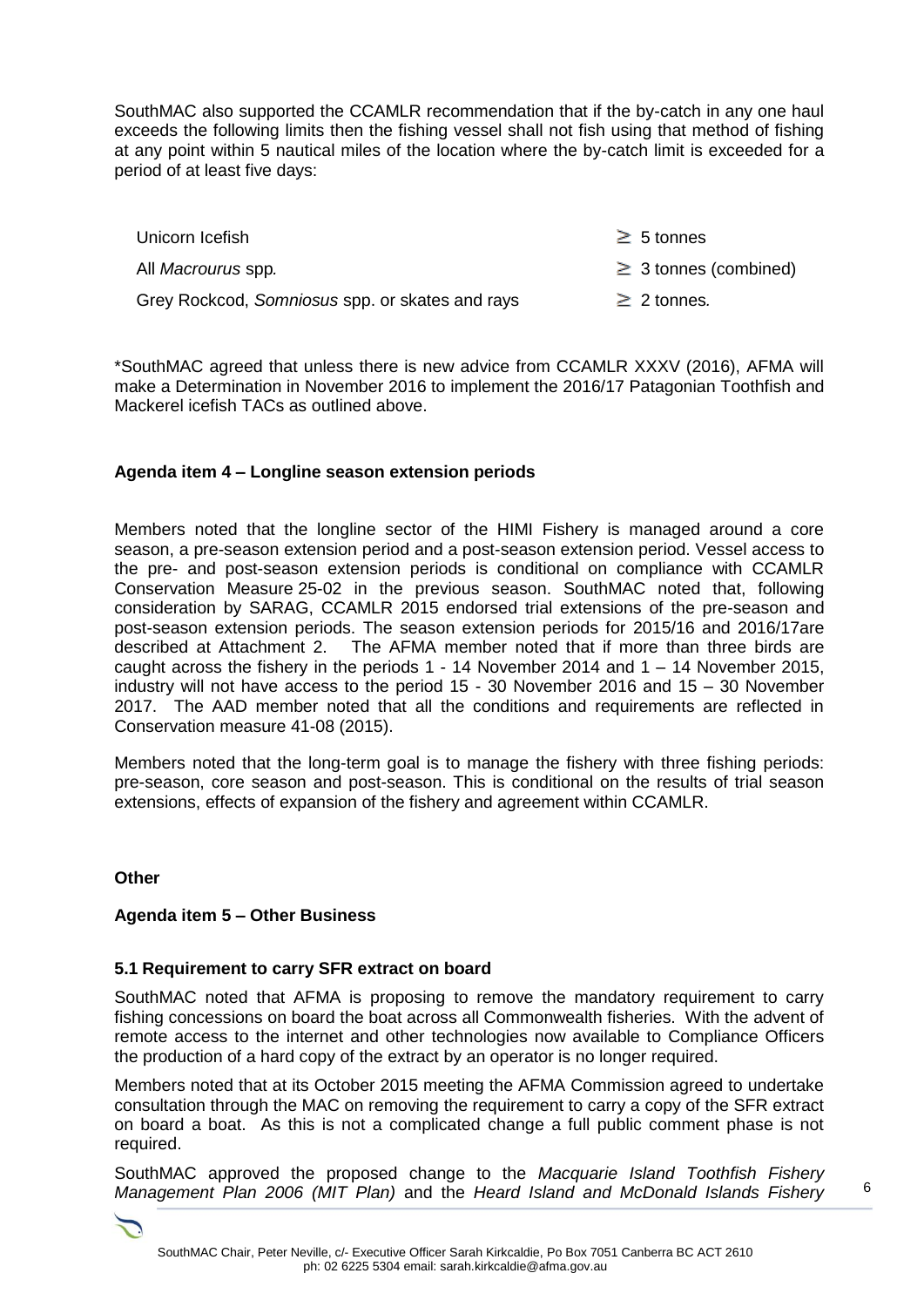*Management Plan 2002* (HIMI Plan) to remove the mandatory requirement to carry an extract of the Statutory Fishing Rights (SFRs) Register on board the boat.

The AAD member noted that it was a requirement under CCAMLR Conservation Measure 10- 02 that all vessels fishing in the CCAMLR Area must still produce a hard copy of a licence to CCAMLR inspectors. As such operators must still carry a hard copy of the licence whilst in HIMI or other CCAMLR fisheries.

#### **5.2 Trawl fishing capacity determination**

Members noted that prior to 2012 the *Heard Island and McDonald Islands Fishery Management Plan* restricted the Fishery to 3 boats through a minimum quota holding of 25.5%. With more of the catch being taken with automatic longline the three boat limit became restrictive. The Plan was changed to remove the limit on the number of longline boats, but retain a limit on the number of trawlers through a determination. This determination was for 3 years and meant to be an interim measure until the Ecological Risk Assessment (ERA) was updated. The AFMA observer noted that the ERA has not been updated but now that the benthic impact study has been completed and shown that there is minimal impact at HIMI from benthic trawling, AFMA does not see a need to retain the Determination. Members noted that the Marine Stewardship Council approval and Strategic assessment export approval is not dependent on the 3 boat limit. The AFMA observer noted that removing the 3 boat limit would reduce unnecessary regulative burden and would be consistent with AFMA's policy that the number or size of a boat does not have an impact on a fishery. Members noted that the draft HIMF TAC and Trawl Fishing Capacity Determination 2015 sought to amend the existing Determination to state that an operator must hold 1% of SFRs to undertake trawl fishing thereby removing the current restriction of three trawlers in the HIMIF.

The AAD member expressed concern about removing the current 3 boat limit and the possible implications for CCAMLR. It was agreed that AFMA and AAD would discuss out-ofsession and inform SouthMAC of a whole-of-government position (**Action arising 2**). SouthMAC agreed to the TAC section of the Determination and agreed to defer discussions on the trawl capacity until after AFMA and AAD consultations.

**Action arising 2** – AFMA and AAD to discuss out-of-session a whole-of-government position on the removal of the trawl 3 boat limit.

#### **5.3 Senate enquiry in to factory trawlers**

Mr Scott asked if AFMA would be providing a submission to the senate enquiry on factory trawlers and stated that the sub-Antarctic fisheries cannot function without factory freezers. Mr Timmiss stated that AFMA will be making a submission and the sub-Antarctic fisheries will be used as an example as to why factory freezers are required. AFMA agreed to provide its submission to industry as soon as it was available (**Action arising 3**).

**Action arising 3** – AFMA to provide senate enquiry submission on factory trawlers to industry.

#### **Agenda item 6 - Next meeting**

SouthMAC agreed to hold the next face-to-face meeting in Hobart on Wednesday 10 February 2016 with a SARAG meeting held on 9 February 2016.

7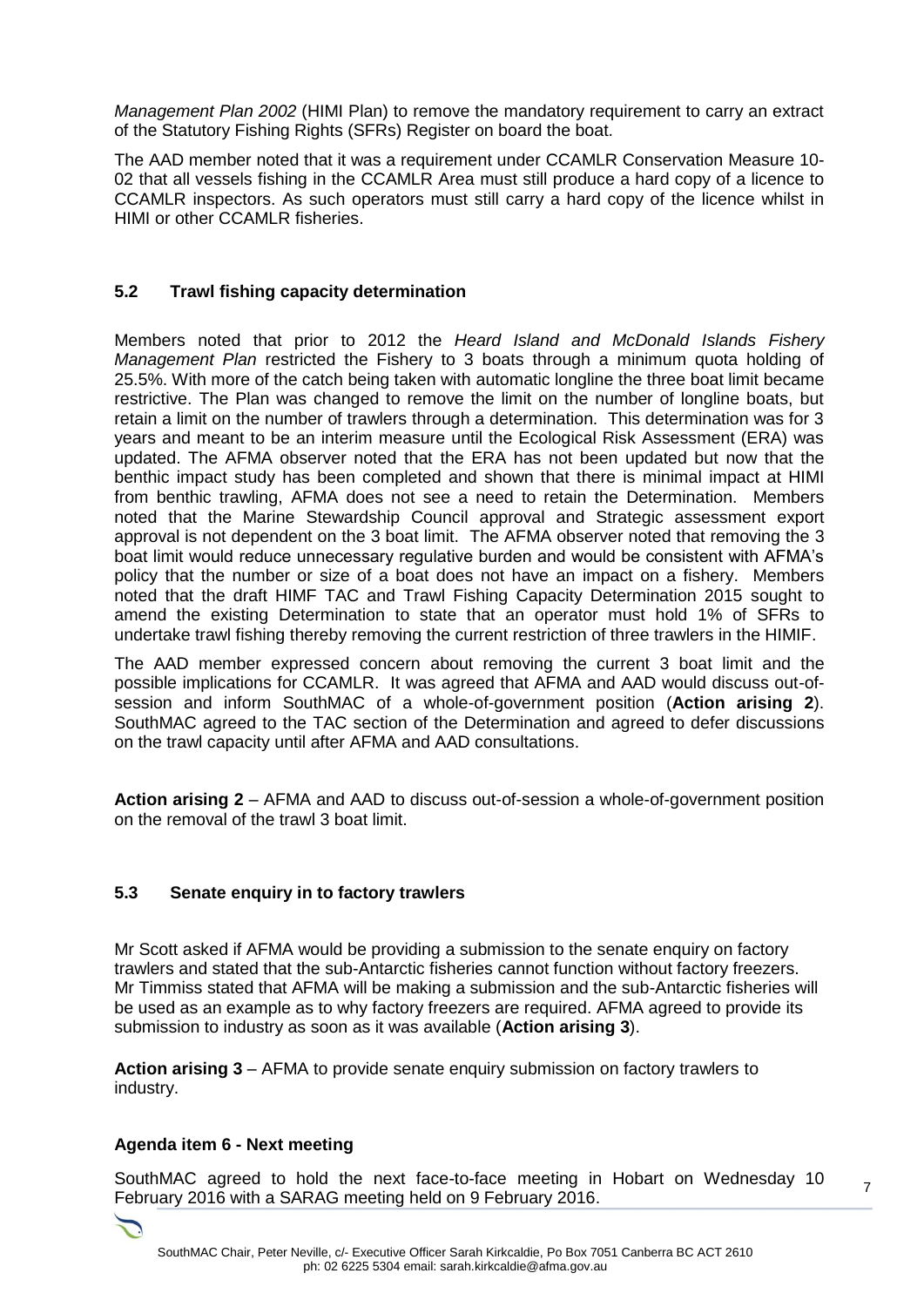Dr Haddon thanked AAD for providing the Macquarie Island Toothfish Fishery (MITF) data to CSIRO and noted that they were on schedule to have the MITF stock assessment completed by the end of 2015.

The Chair thanked members for participating in the teleconference and closed the meeting at 3 pm.

8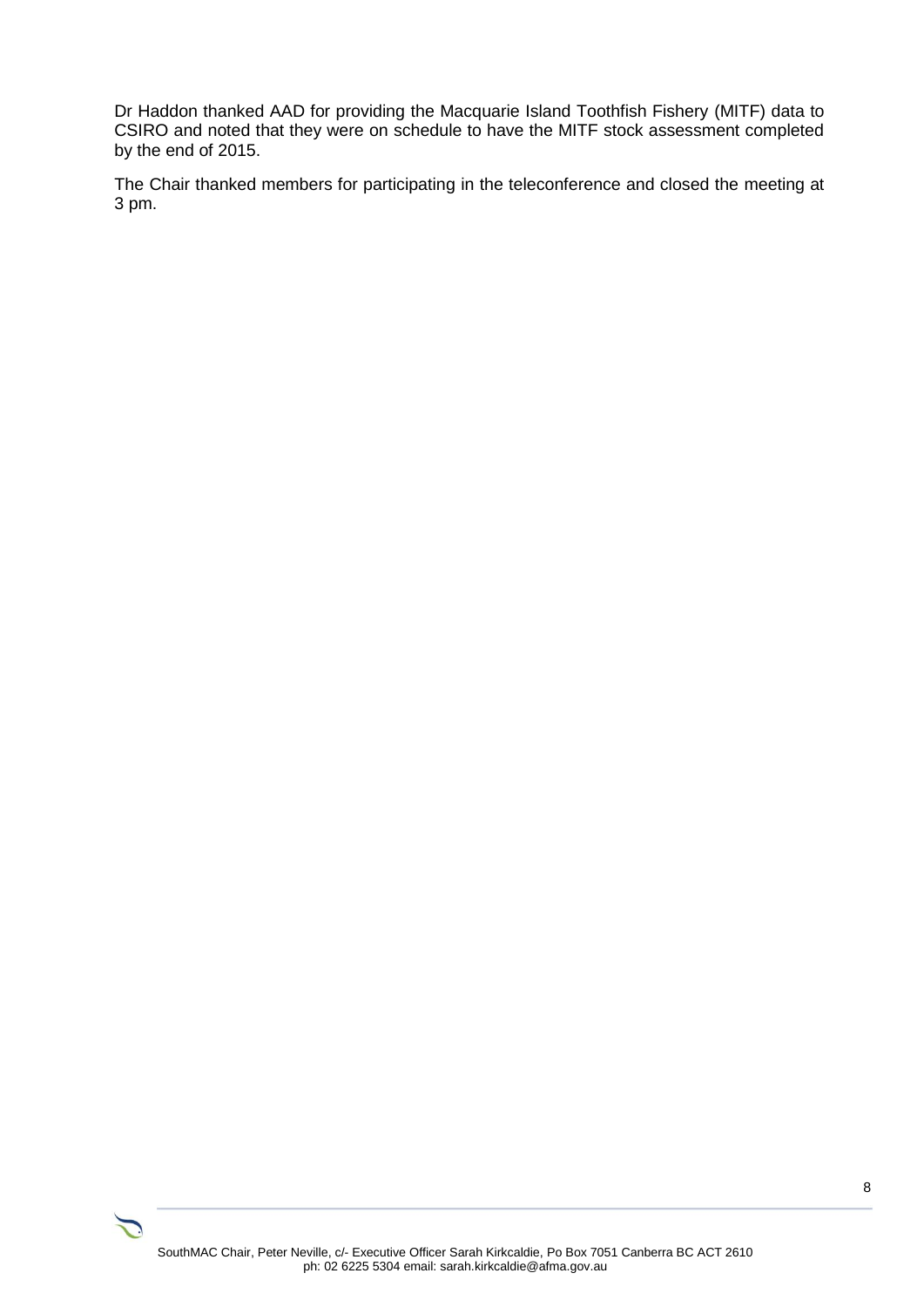## **Attachment 1**

# **Sub-Antarctic Fisheries Management Advisory Committee (SouthMAC) – Teleconference November 2015**

|              | Agenda              |                                                                |              |                 |  |  |  |  |
|--------------|---------------------|----------------------------------------------------------------|--------------|-----------------|--|--|--|--|
|              |                     | Tuesday 10th November 2015                                     |              |                 |  |  |  |  |
|              |                     | $2:00 - 3:00$ pm (AEST)                                        |              |                 |  |  |  |  |
|              |                     | Toll free number: 1800 153 721<br>Participant PIN code: 184210 |              |                 |  |  |  |  |
|              | <b>Introduction</b> |                                                                |              |                 |  |  |  |  |
| 1.           |                     | Preliminaries                                                  |              |                 |  |  |  |  |
|              | 1.1                 | Declaration of interests                                       | Chair        | For Information |  |  |  |  |
|              | 1.2                 | Apologies                                                      | <b>AFMA</b>  | For Information |  |  |  |  |
|              | 1.3                 | Adoption of Agenda                                             | Chair        | For Decision    |  |  |  |  |
|              | <b>CCAMLR</b>       |                                                                |              |                 |  |  |  |  |
| 2.           |                     | Outcomes of CCAMLR & revised Conservation Measures AAD         |              | For Information |  |  |  |  |
|              |                     | <b>Heard Island and McDonald islands Toothfish Fishery</b>     |              |                 |  |  |  |  |
| 3.           |                     | TAC and bycatch limit recommendations                          | <b>AFMA</b>  | For Decision    |  |  |  |  |
| 4.           |                     | Longline season extension periods                              | AAD          | For Information |  |  |  |  |
| <b>Other</b> |                     |                                                                |              |                 |  |  |  |  |
| 5.           |                     | <b>Other Business</b>                                          |              | For Discussion  |  |  |  |  |
|              | 5.1                 | Requirement to carry SFR extract on board                      |              | For Decision    |  |  |  |  |
|              | 5.2                 | Trawl fishing capacity determination                           | AFMA<br>AFMA | For Discussion  |  |  |  |  |
|              | 5.3                 | Senate Inquiry in to factory trawlers                          |              |                 |  |  |  |  |

6. Next Meeting **Chair** Chair For Discussion